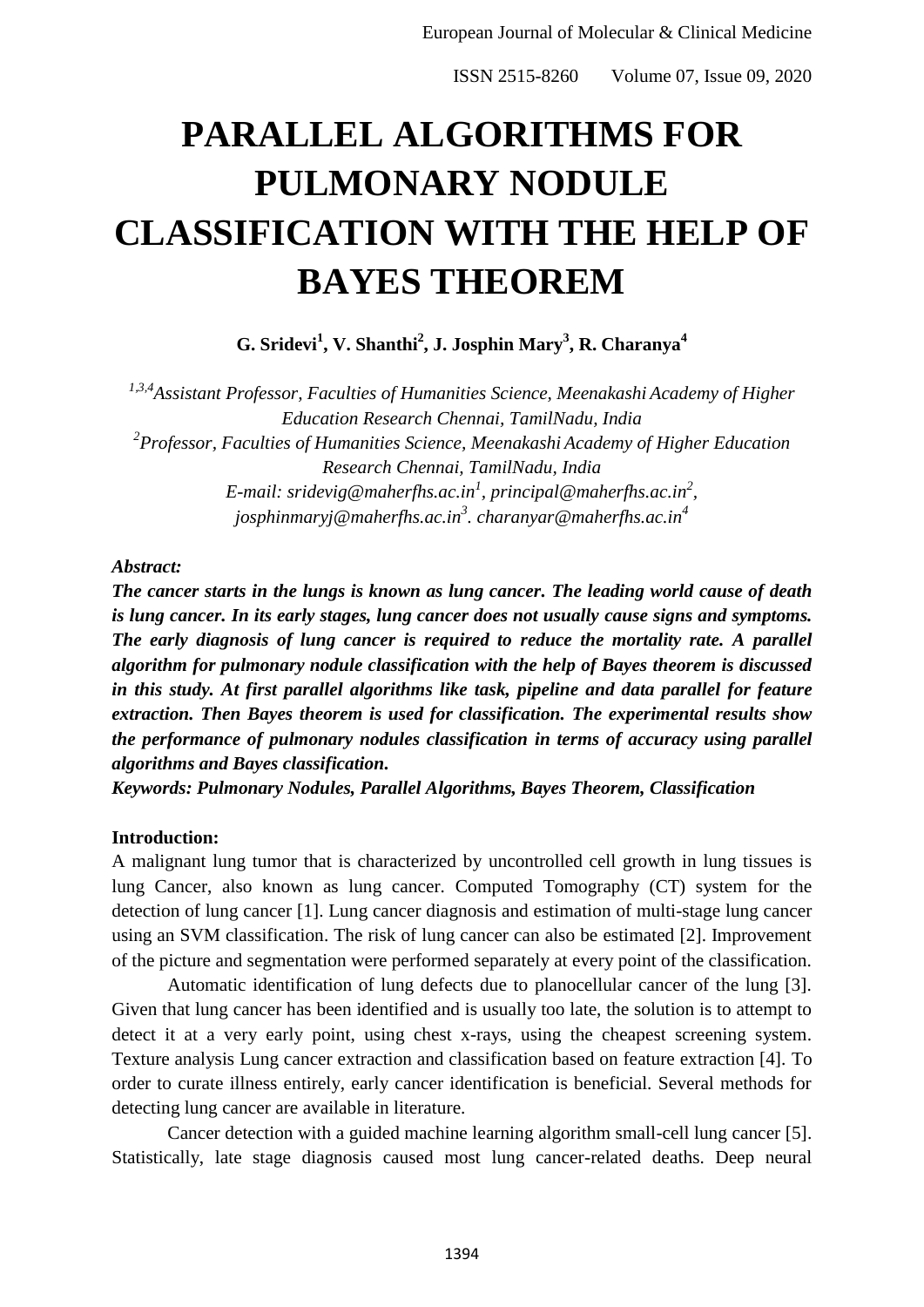ISSN 2515-8260 Volume 07, Issue 09, 2020

networks lung cancer identification [6]. Our deep neural network adds new features through comprehensive study through introducing additional coating and maximum pooling layers.

An efficient method for parallel algorithms for pulmonary nodule classification with the help of Bayes theorem is discussed. The rest of the paper is organised as follows: Section 2 describes the methods and materials of lung image classification. The section 3 describes about experimental results and discussion. The last section concludes lung cancer classification.

## **Methods and Materials:**

At first, parallel algorithms for the functional extraction are provided to the input lung images. The parallel algorithms like pipeline, data and task algorithms are used. Then Bayes theorem is used for prediction.

#### **Parallel algorithms-based feature extraction:**

In computer science, a comparable algorithm is an algorithm that can perform several operations over a certain time in comparison to a conventional serial algorithm.Within the abstract machine models, also known as random access machines, a tradition in computer science has identified serial algorithms [7].An algorithm parallel is an algorithm that can simultaneously execute multiple instructions on different processing devices and then combine every single operation to generate the final results.Figure 1 shows the parallel algorithms.



**Figure 1 Workflow of parallel algorithms**

A parallel algorithm is an algorithm which is capable of executing multiple instructions on different processing devices simultaneously and then bringing together all the different results in a final result.

## **Bayes Theorem**

The statistics and probability of an event has the knowledge that has related to some events [8]. For example, if it is known that there is an ever-increasing risk of developing health issues with age, the theorem Bayes enables a person of a given age to evaluate the risk more confidently than simply if it is representative of the whole population [9].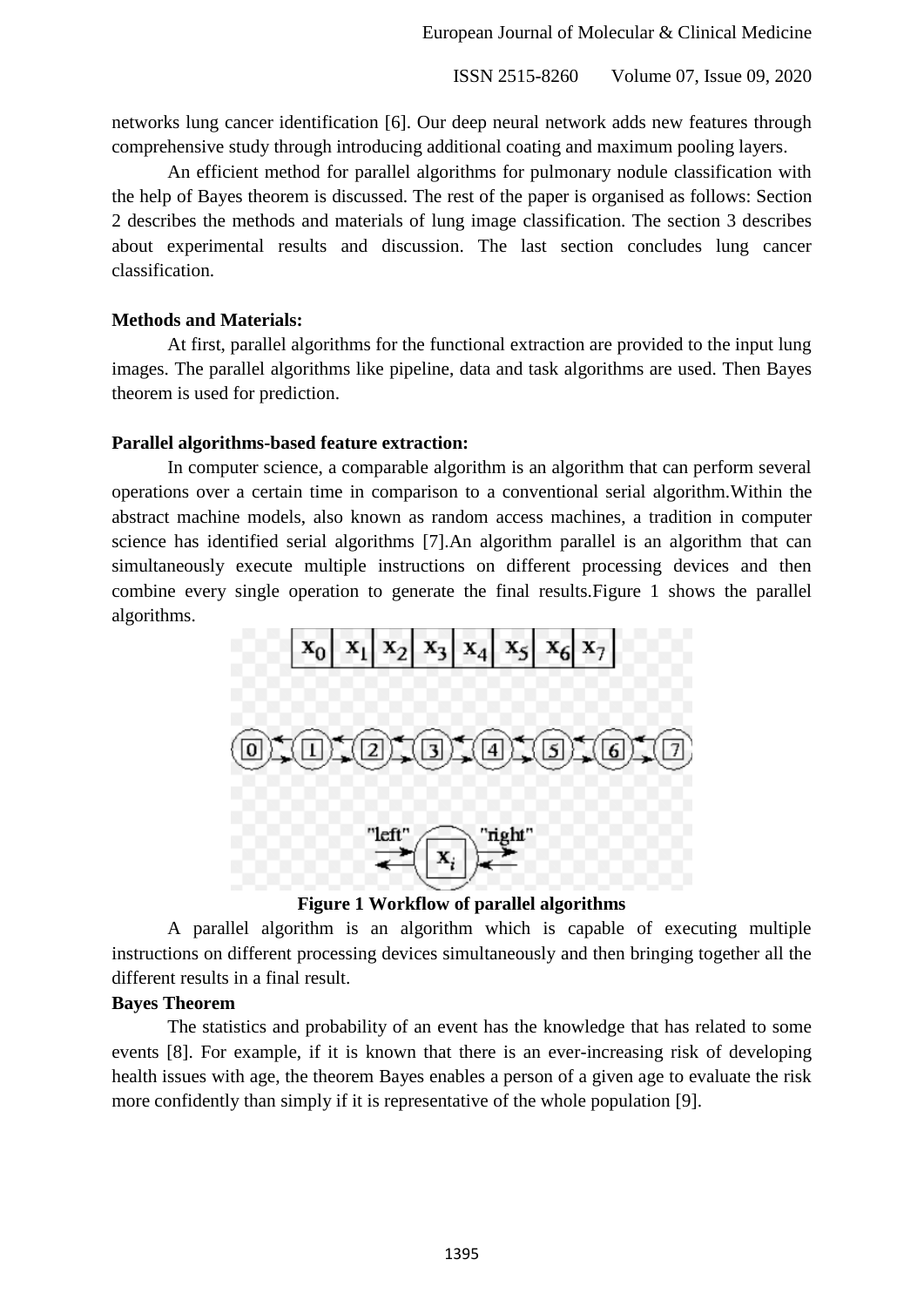ISSN 2515-8260 Volume 07, Issue 09, 2020



**Figure 2 Performance of Bayes theorem**

The Bayes' Law is interpreted on the basis of the likelihood given to the terms.The "degree of belief" is measured in the Bayesian interpretation. Bayes's theorem relates the degree of belief in a proposition to and after proof.

## **Results and Discussion**

The performance of the proposed system is made by CT lung images shown in figure 2. The performance is measured in terms of accuracy.





The input lung images are given to parallel algorithms like task, perpendicular and data algorithms for feature extraction. Finally, Bayes theorem is used for classification. Table 1 shows the performance of proposed system.

| <b>Parallel algorithms</b> | Performance of Bayes theorem in (%) |                    |                    |
|----------------------------|-------------------------------------|--------------------|--------------------|
|                            | <b>Accuracy</b>                     | <b>Sensitivity</b> | <b>Specificity</b> |
| Task                       |                                     | 84                 |                    |
| Perpendicular              |                                     |                    |                    |
| <b>D</b> ata               |                                     |                    |                    |

|  | <b>Table 1 Performance of Bayes theorem</b> |  |  |
|--|---------------------------------------------|--|--|
|--|---------------------------------------------|--|--|

From table 1, it is observed that the data parallel algorithm performs the higher classification accuracy of 92% and its sensitivity and specificity are 90% and 91%. The task and perpendicular parallel algorithm produce 86% and 90% by using Bayes theorem.